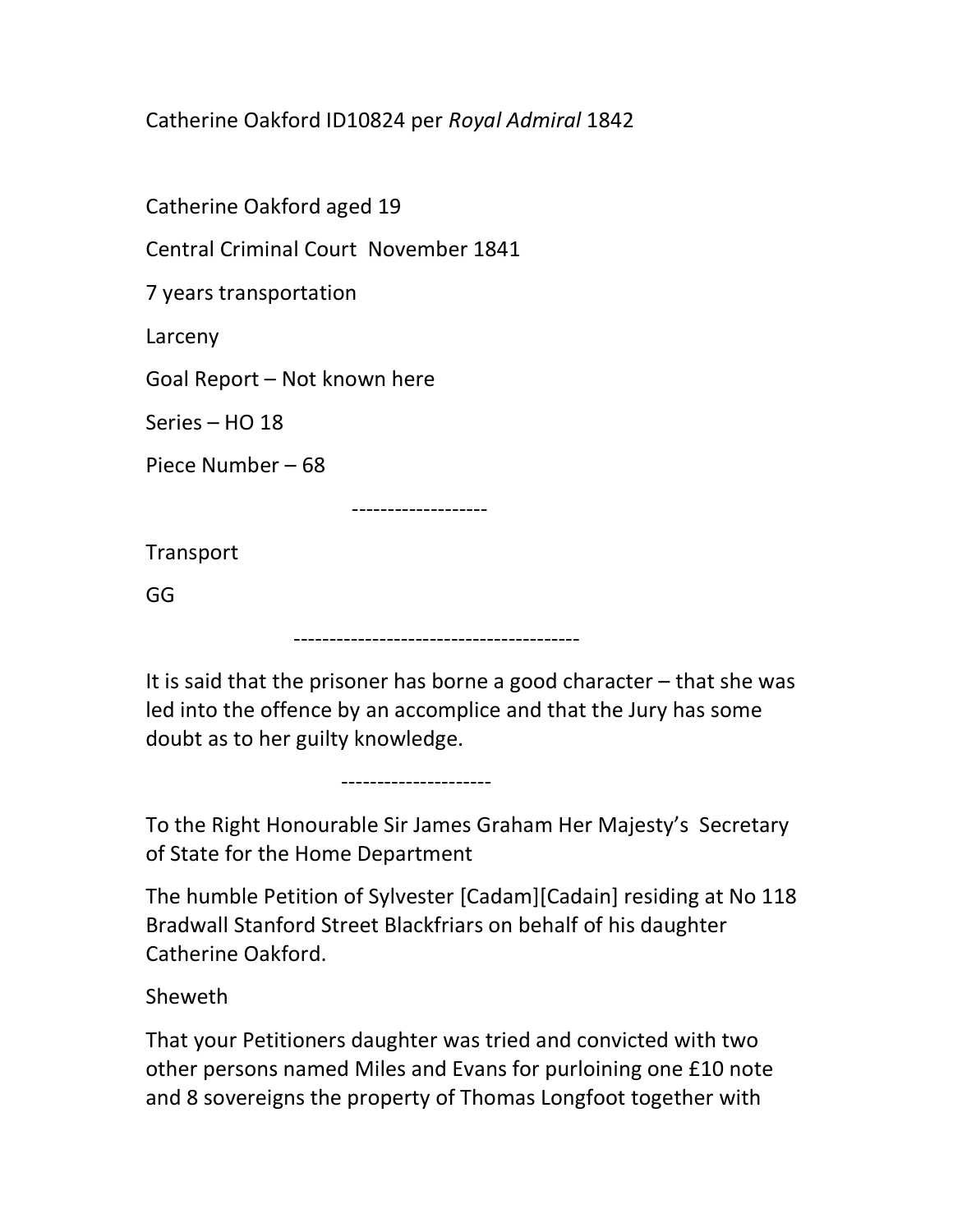some clothes also his property and for which offence your Petitioners daughter was sentenced to be transported for 7 years.

That your Petitioner wishes to inform your Lordship that the Jury after hearing the evidence retired for some time to consider the verdict have some doubts as to guilty knowledge of Oakford and Evans and the Prosecutor has kindly come forward to recommend Oakford to mercy on the grounds that the statement made by Oakford's counsel at the time of the trial was a true one – therefore under these circumstances he had attached his signature to this Memorial strongly recommending Oakford to the mercy of your Lordship.

That your Petitioners daughter is a married woman and until the present charge was brought against her she had never been incarcerated before, but in the present instance it appears that she had been involved in her present difficulty by associating with the prisoner Miles who it appears had been in the habit for a considerable time of practising offences of the same description and entirely of obtaining her livelihood by the same practices.

That your Petitioner therefore trusts your Lordship will bear in mind the fact of the character hitherto borne by Oakford and upon that ground, coupled with the recommendations of the Prosecutor your Lordship will be merciful as regards my unfortunate daughter.

Your Petitioner therefore humbly prays that your Lordship will take the same view of the case as the Prosecutor who if your Lordship would wish to make any enquiries would satisfy your Lordship as to the facts contained herein.

----------------------------------------------

And your petitioner as in duty will ever pray.